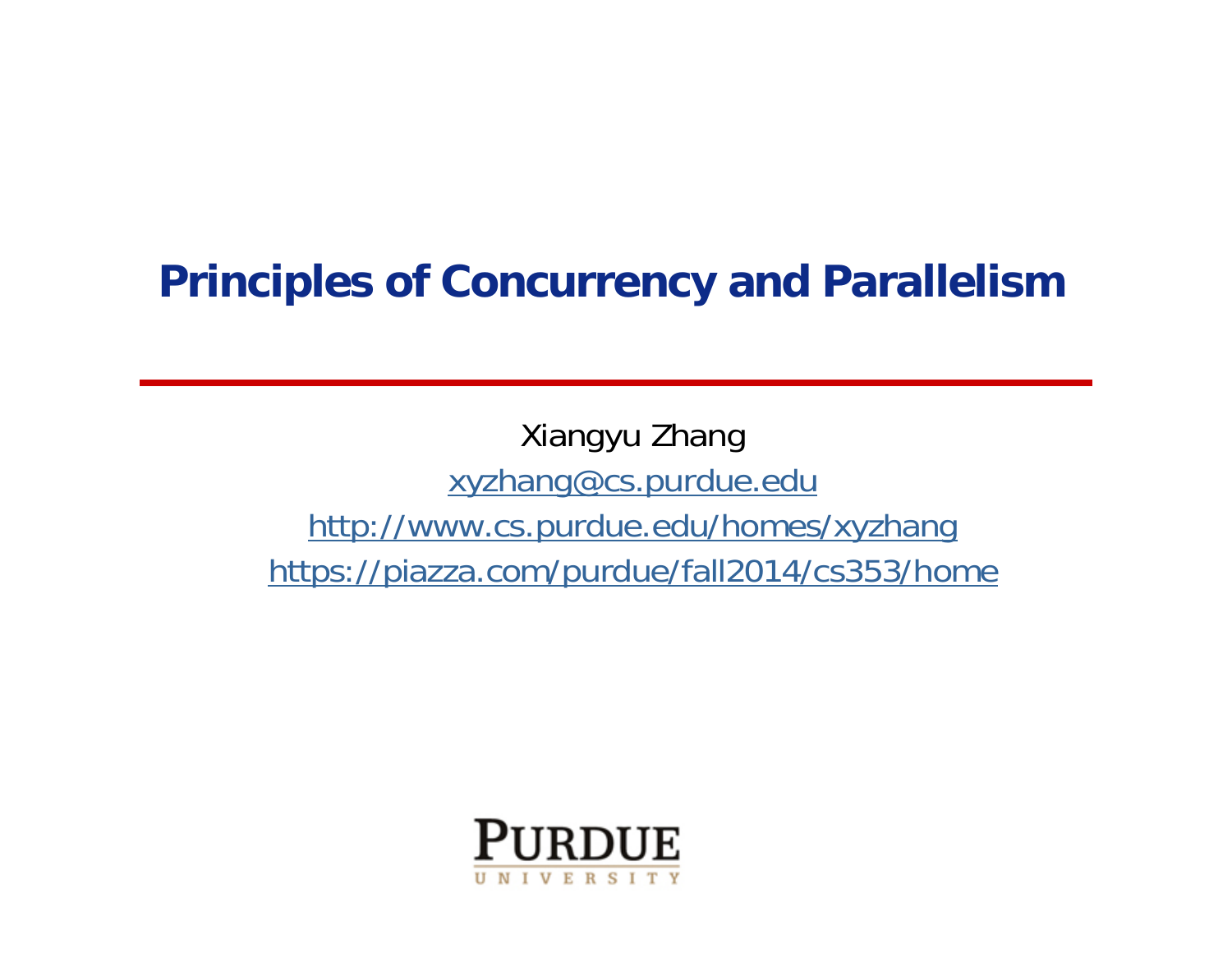# CS 353 Topics

- $\Box$ Posix threads
- $\sqcup$  Principles of concurrency
	- $\rightarrow$  Mutual exclusion
	- $\rightarrow$  Correctness criteria
		- **❖** Sequential consistency, linearizability
	- $\rightarrow$  Memory models
	- $\rightarrow$  Races, atomicity violations, deadlocks and linearizability violations
		- **❖** Detection techniques
- $\Box$  Data structures and algorithms
	- $\rightarrow$  Queques, heaps, trees, and lists
	- $\rightarrow$  Sorting, graph algorithms

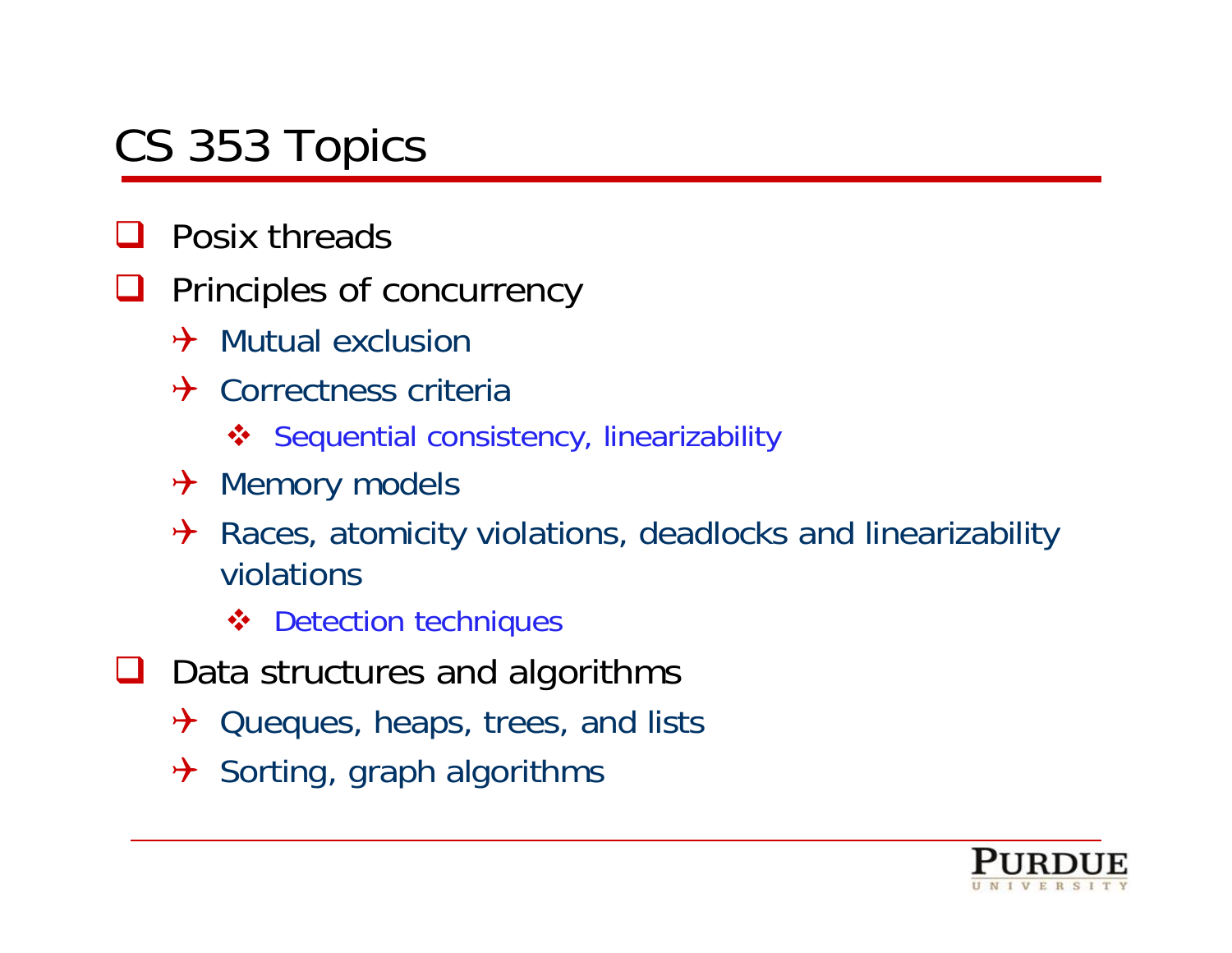# CS 353 Topics

- $\Box$ Message passing and Erlang
- $\sqcup$  Program parallelization
	- $\rightarrow$  cost models, notions of speedup and efficiency, and tradeoffs between concurrency, latency and throughput

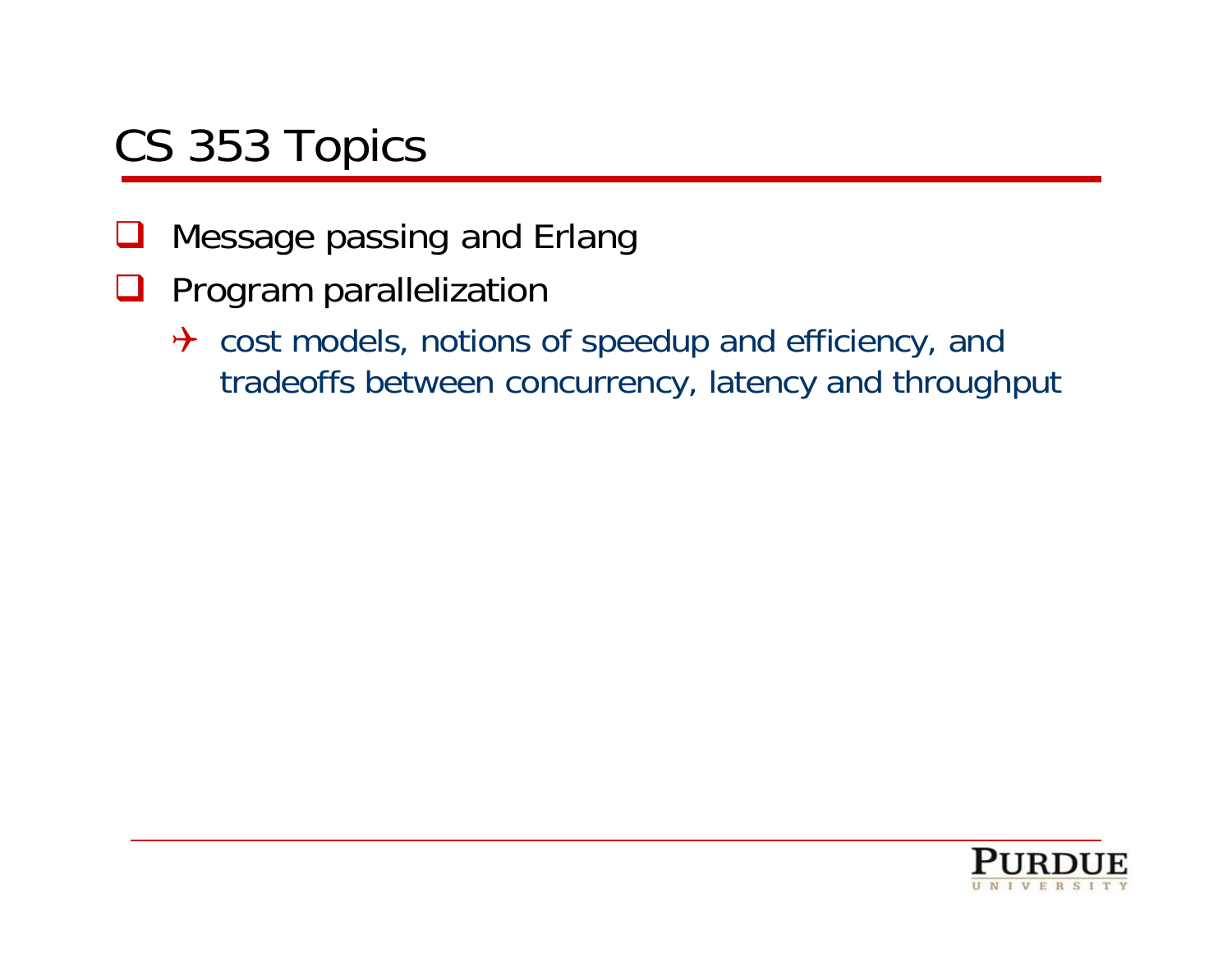# Grading

- $\Box$ Quizzes 15%
- H Presentation 20%
	- $\rightarrow$  Each student will give a 20 mins presentation about a paper chosen from a pool
- **Q** Programming Assignments 65%
	- → 6 projects (roughly one project per 2 weeks)

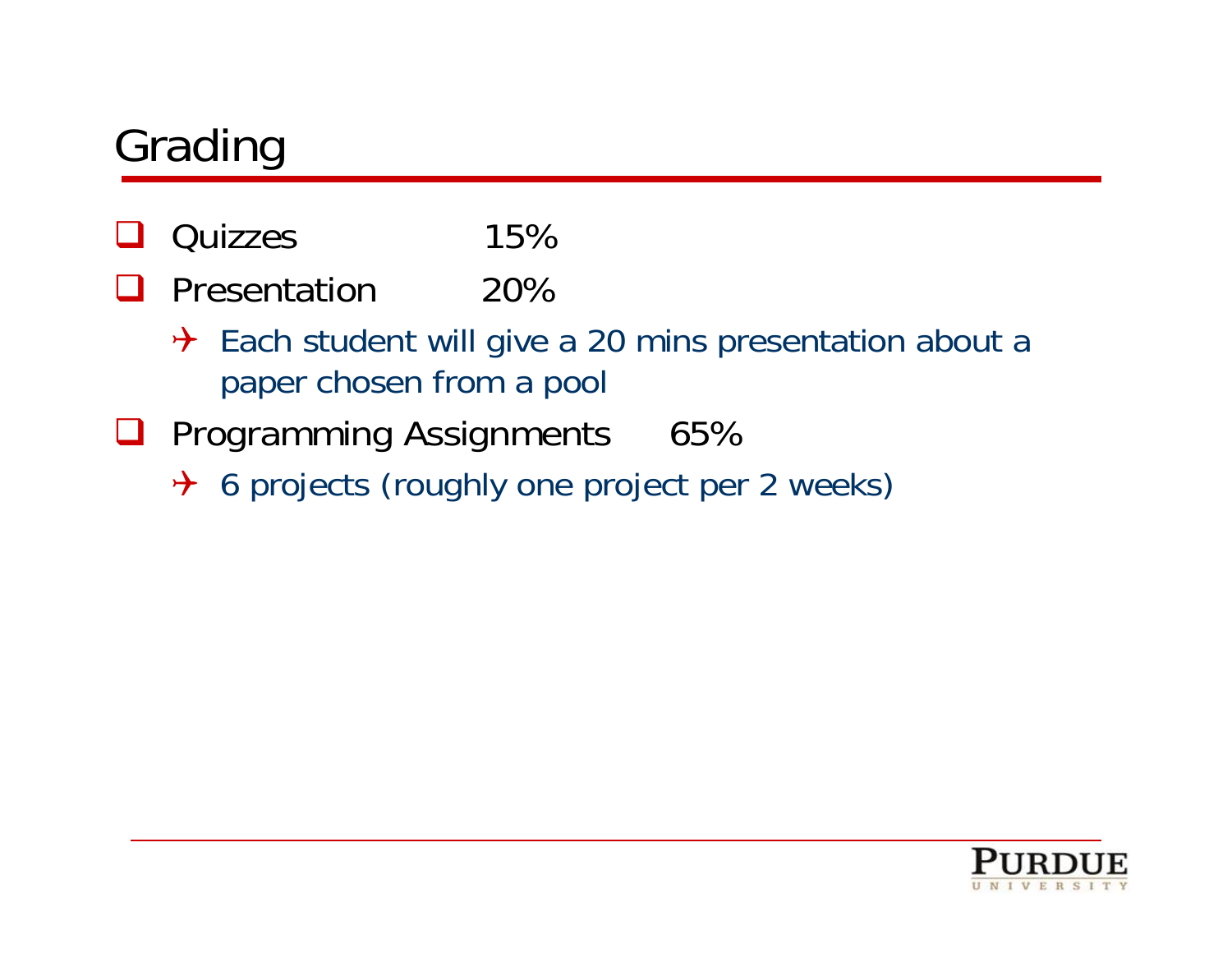# Projects

- ⊔ Using posix threads to build a parallel version of a prime number identification algorithm
- H Deterministic Scheduler
- $\mathbf{I}$ CHESS and Data race detection
- $\Box$ Using Java atomics to build lock free data structures
- $\sqcup$ Using Erlang
- $\Box$ Program parallelization

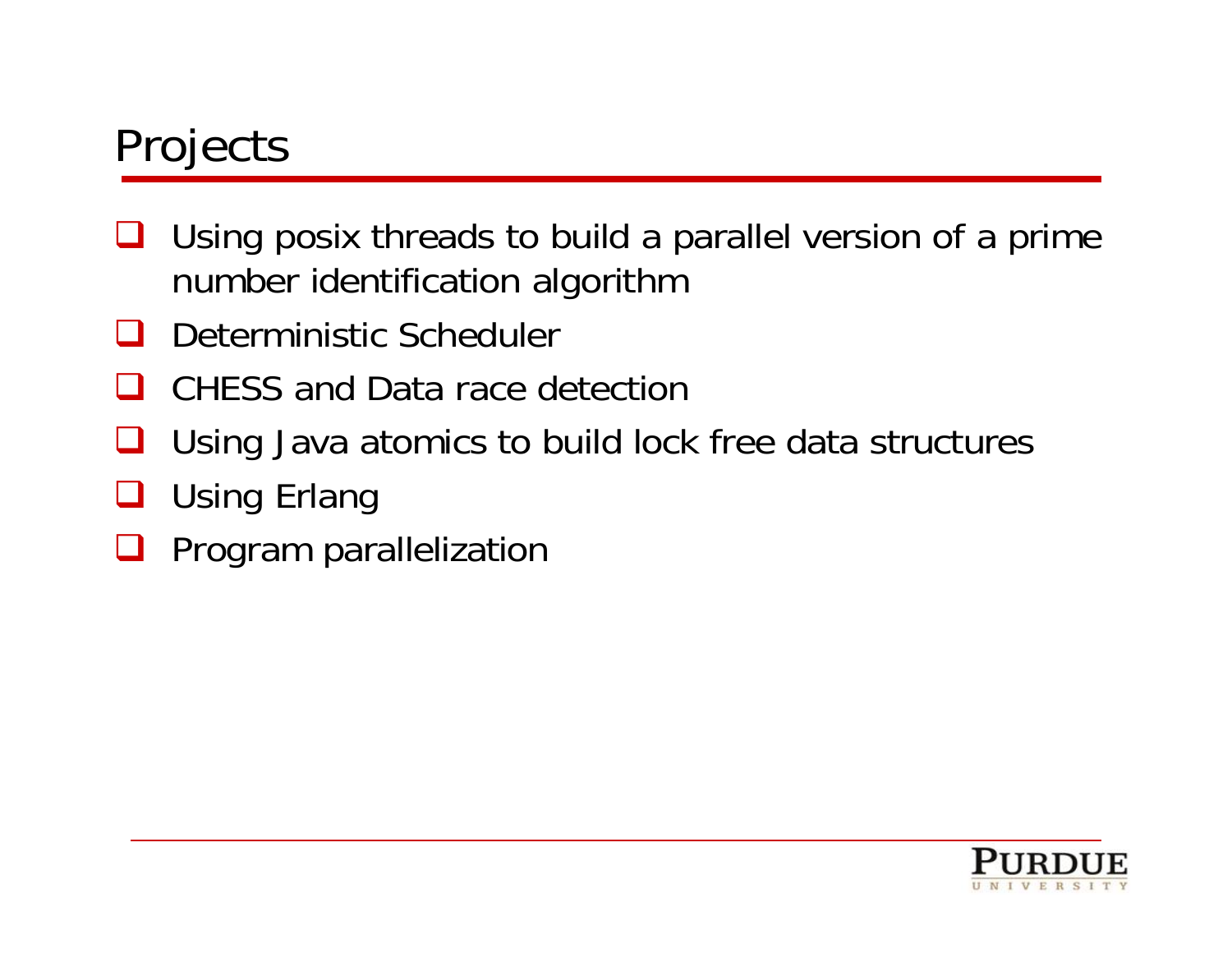$\Box$  Traditionally, the expression of a task in the form of multiple, *possibly interacting* subtasks, that may potentially be executed at the same time.

- $\rightarrow$  Concurrency is a programming concept. It says nothing about how the subtasks are actually executed.
- $\rightarrow$  Concurrent tasks may be executed serially or in parallel depending upon the underlying physical resources available.

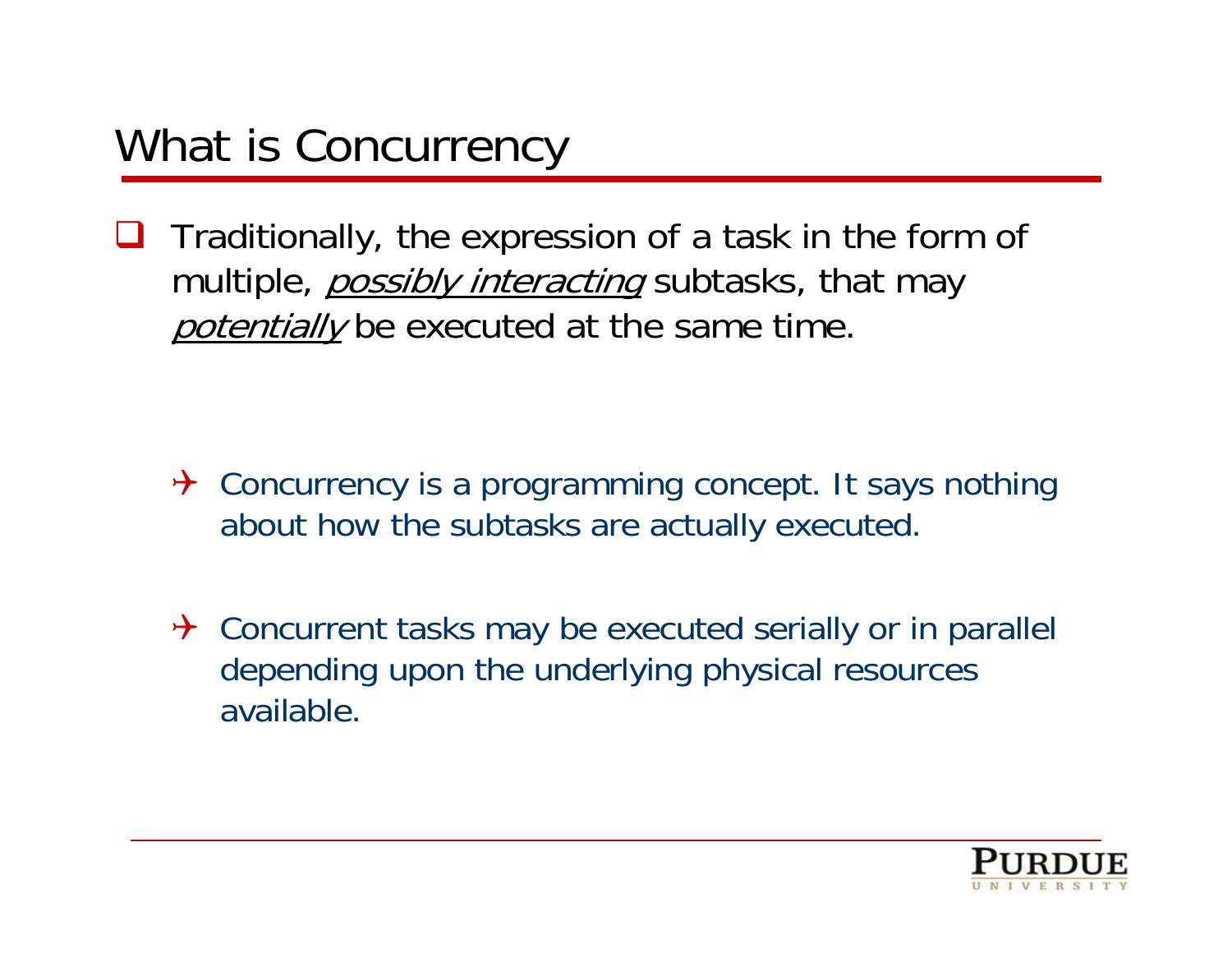$\sqcup$ Concurrency plays a critical role in *sequential* as well as parallel/distributed computing environments.

 $\Box$ It provides a way to *think and reason* about computations, rather than necessarily a way of improving overall performance.

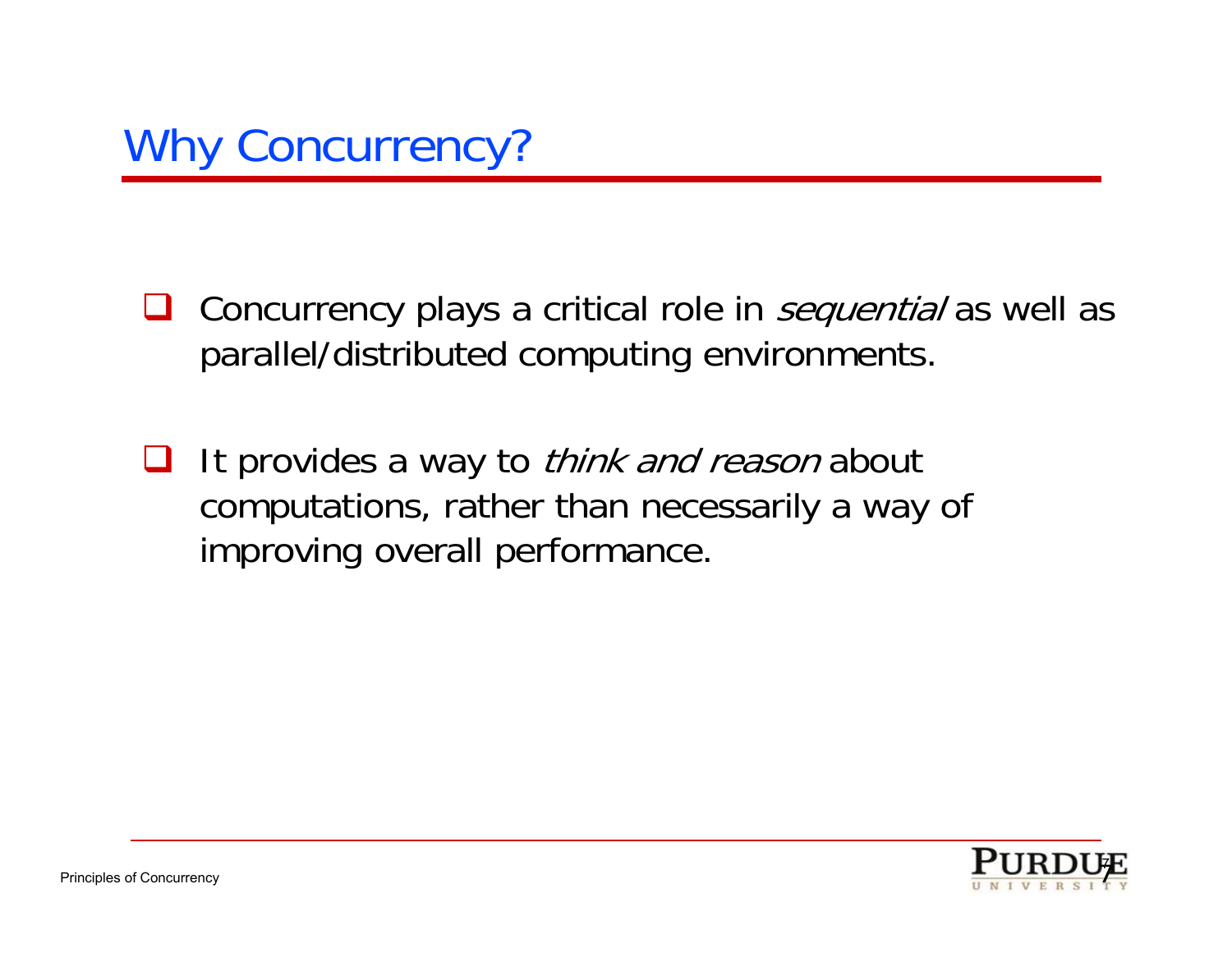

 $\Box$  In a serial environment, consider the following simple example of a server, serving requests from clients (e.g., a web server and web clients)



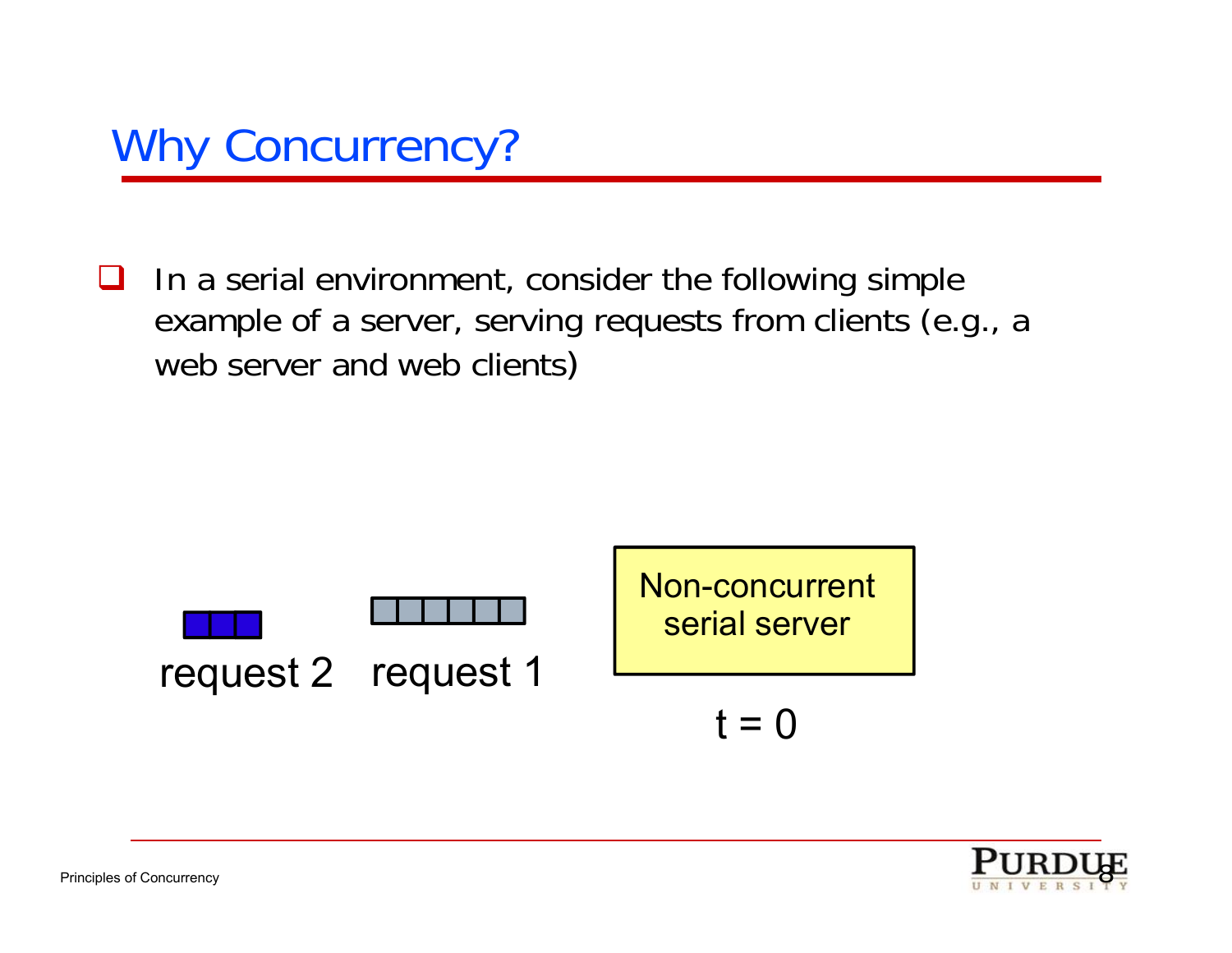# Serial Processing

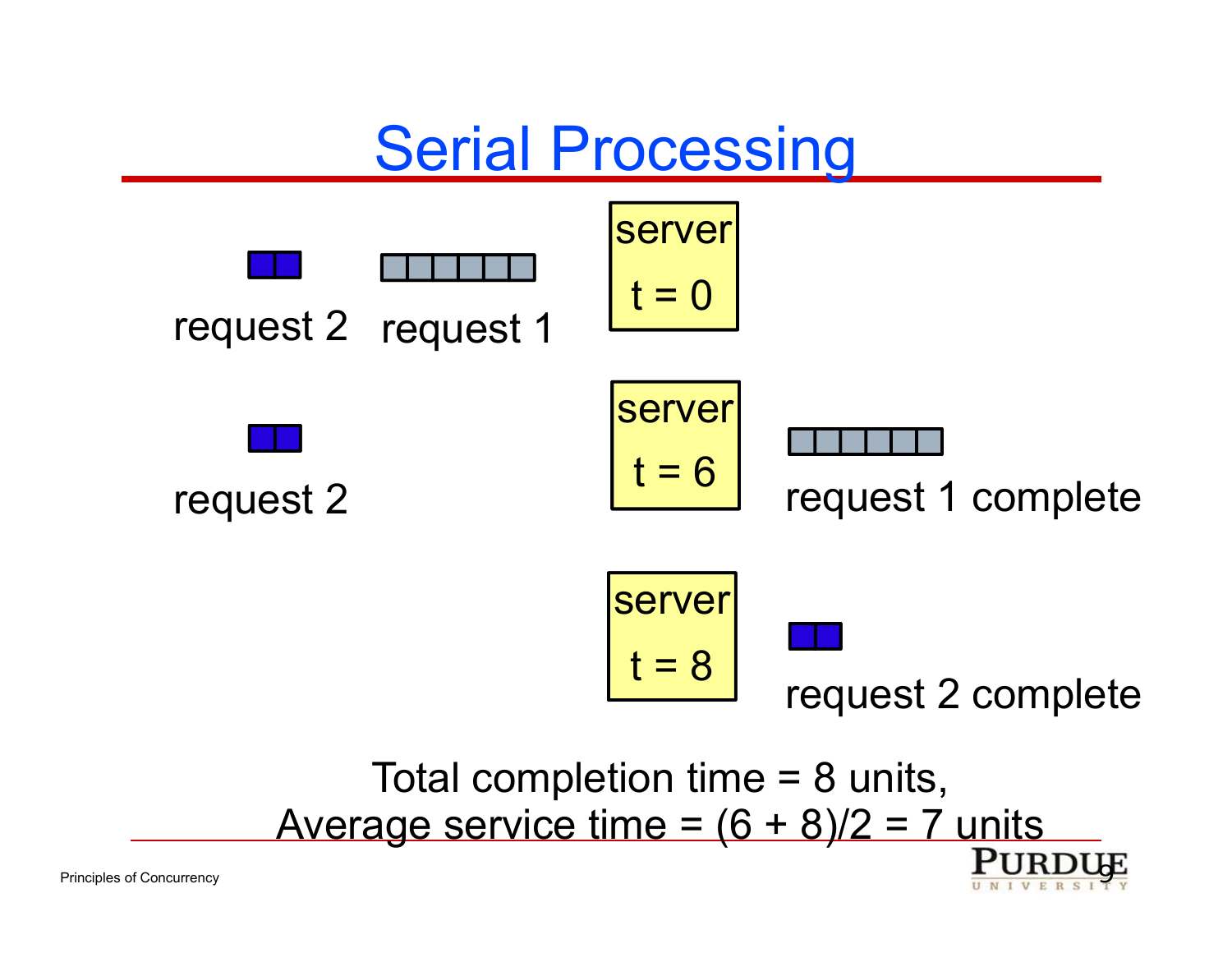# Concurrent Processing



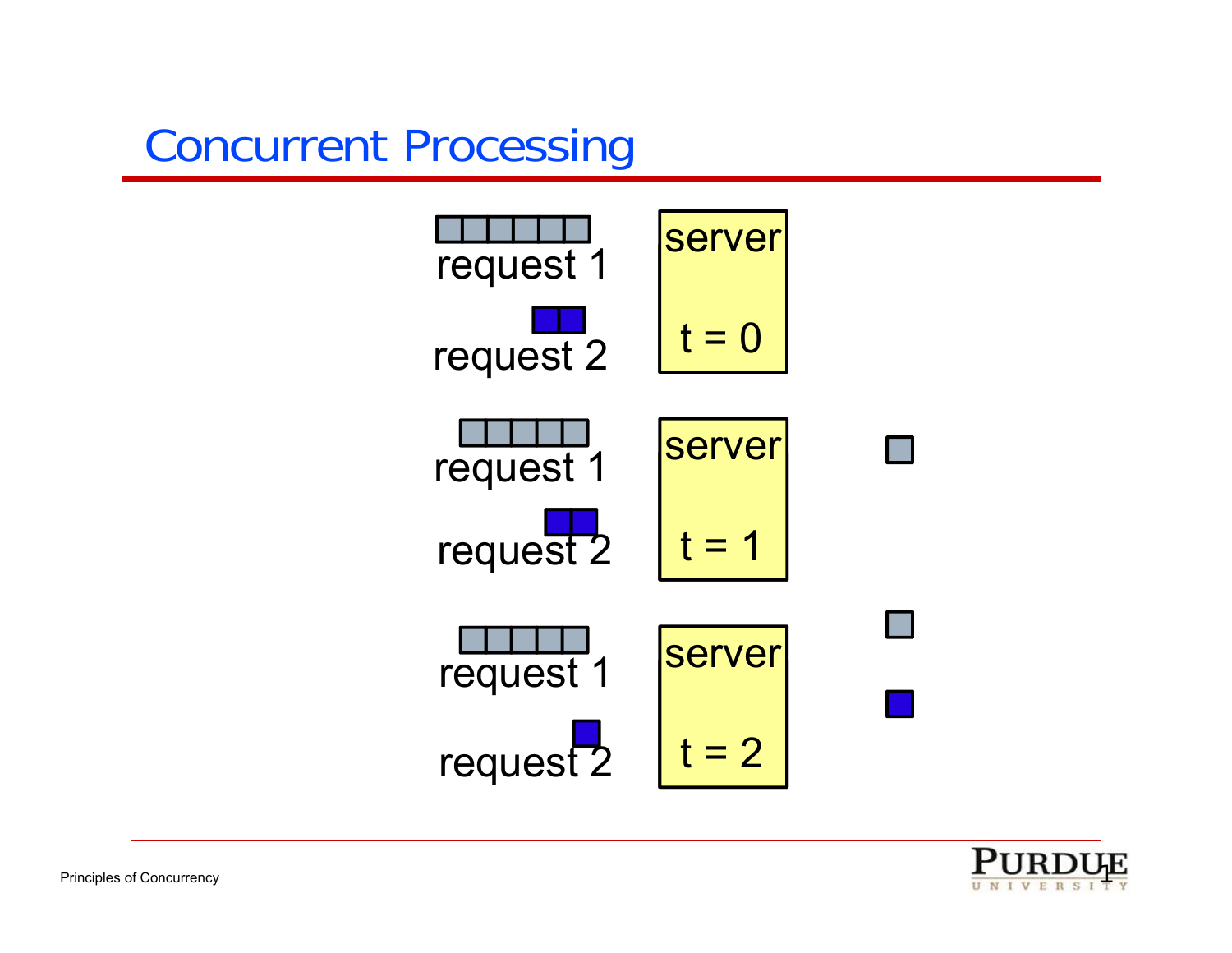# Mean Service Time Reduction



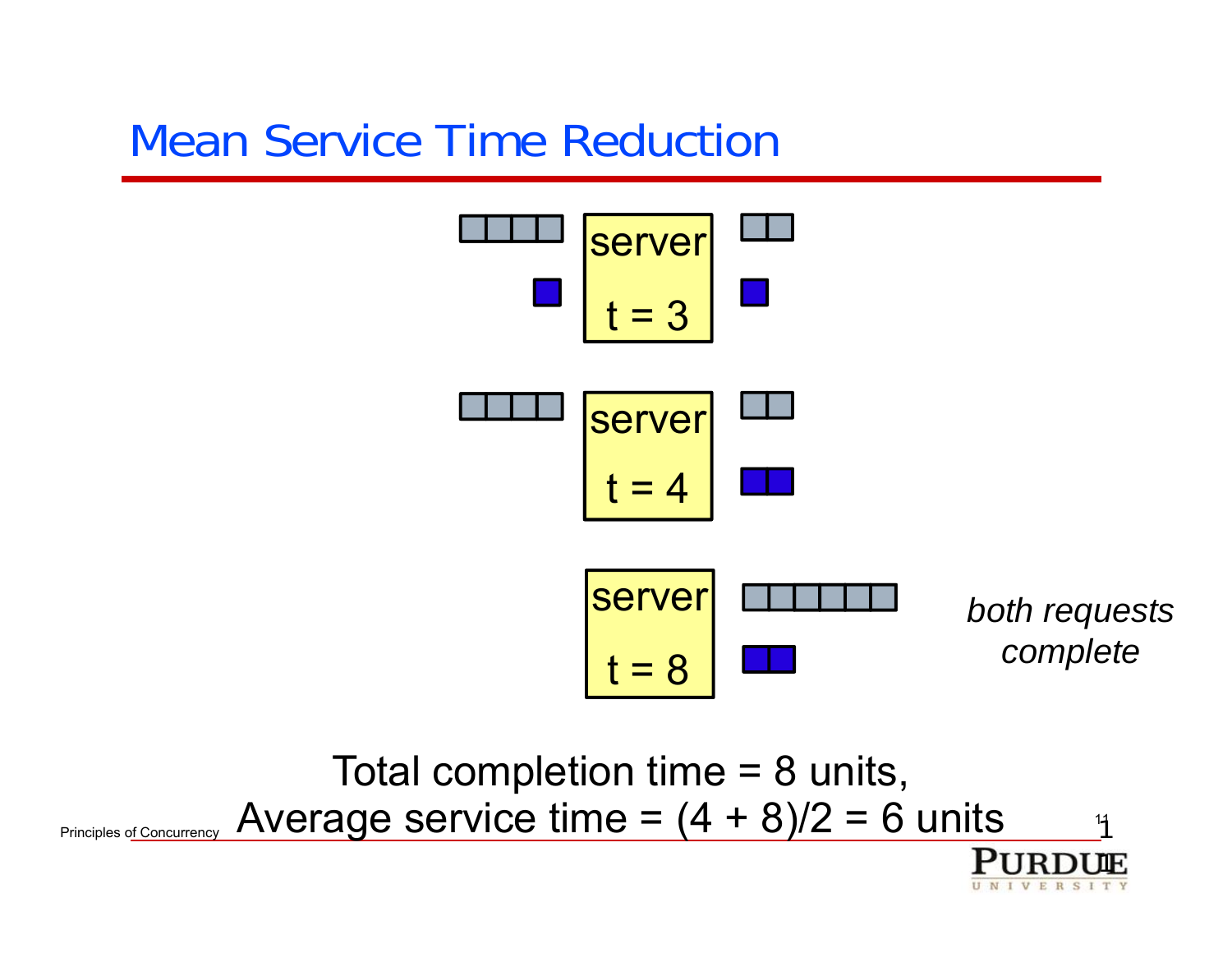### Why Concurrency?

- The lesson from the example is quite simple:
	- $\scriptstyle\Box$  Not knowing anything about execution times, we can reduce average service time for requests by processing them concurrently!
- But what if I knew the service time for each request?
	- Would "shortest job first" not minimize average service time anyway?
	- $\mathcal{L}_{\mathcal{A}}$  Aha! But what about the poor guy standing at the back never getting any service (starvation/ fairness)?

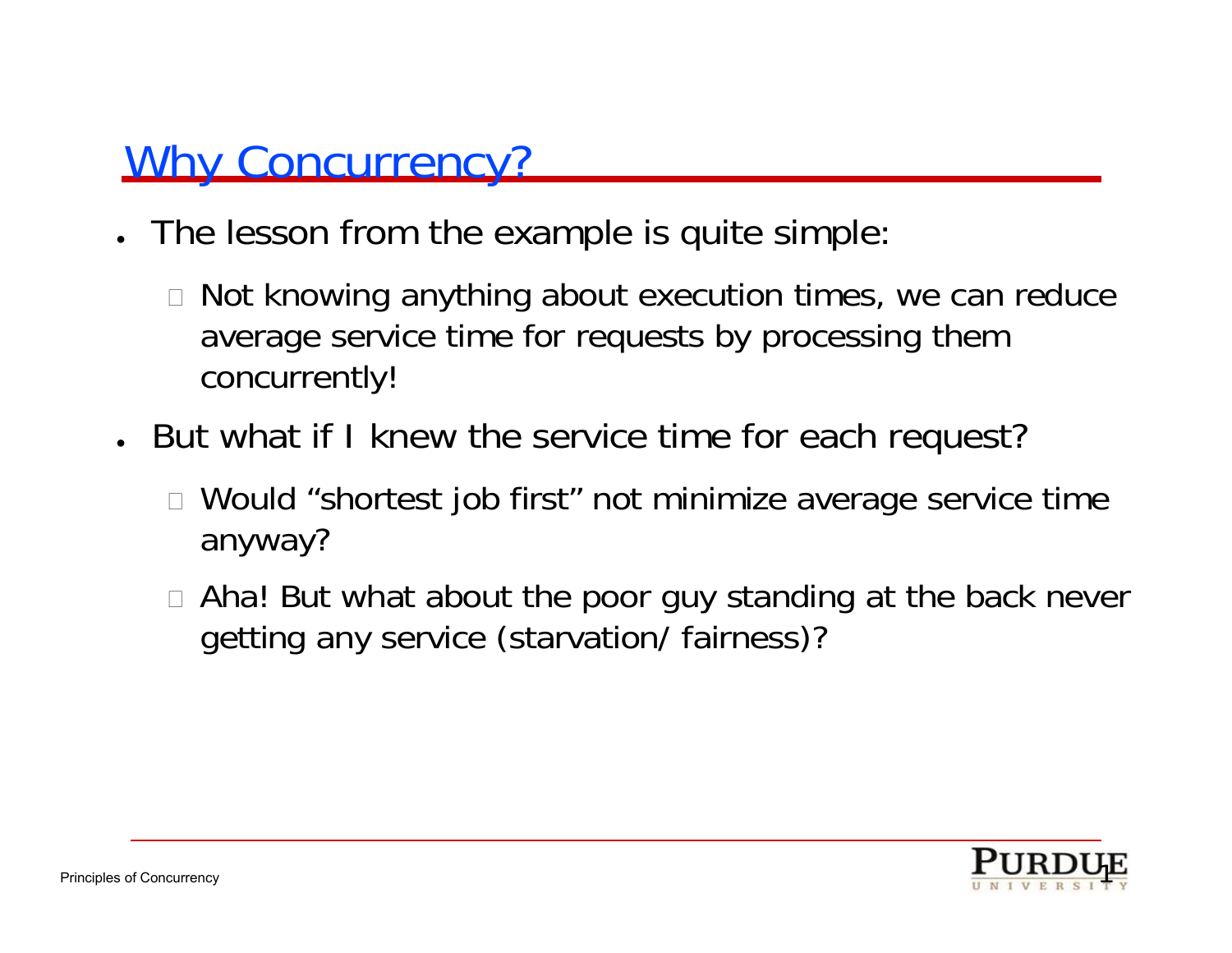- Notions of service time, starvation, and fairness motivate the use of concurrency in virtually all aspects of computing:
	- $\scriptstyle\Box$  Operating systems are multitasking
	- $\Box$ Web/database services handle multiple concurrent requests
	- $\mathcal{L}_{\mathcal{A}}$ Browsers are concurrent
	- $\scriptstyle\Box$  Virtually all user interfaces are concurrent

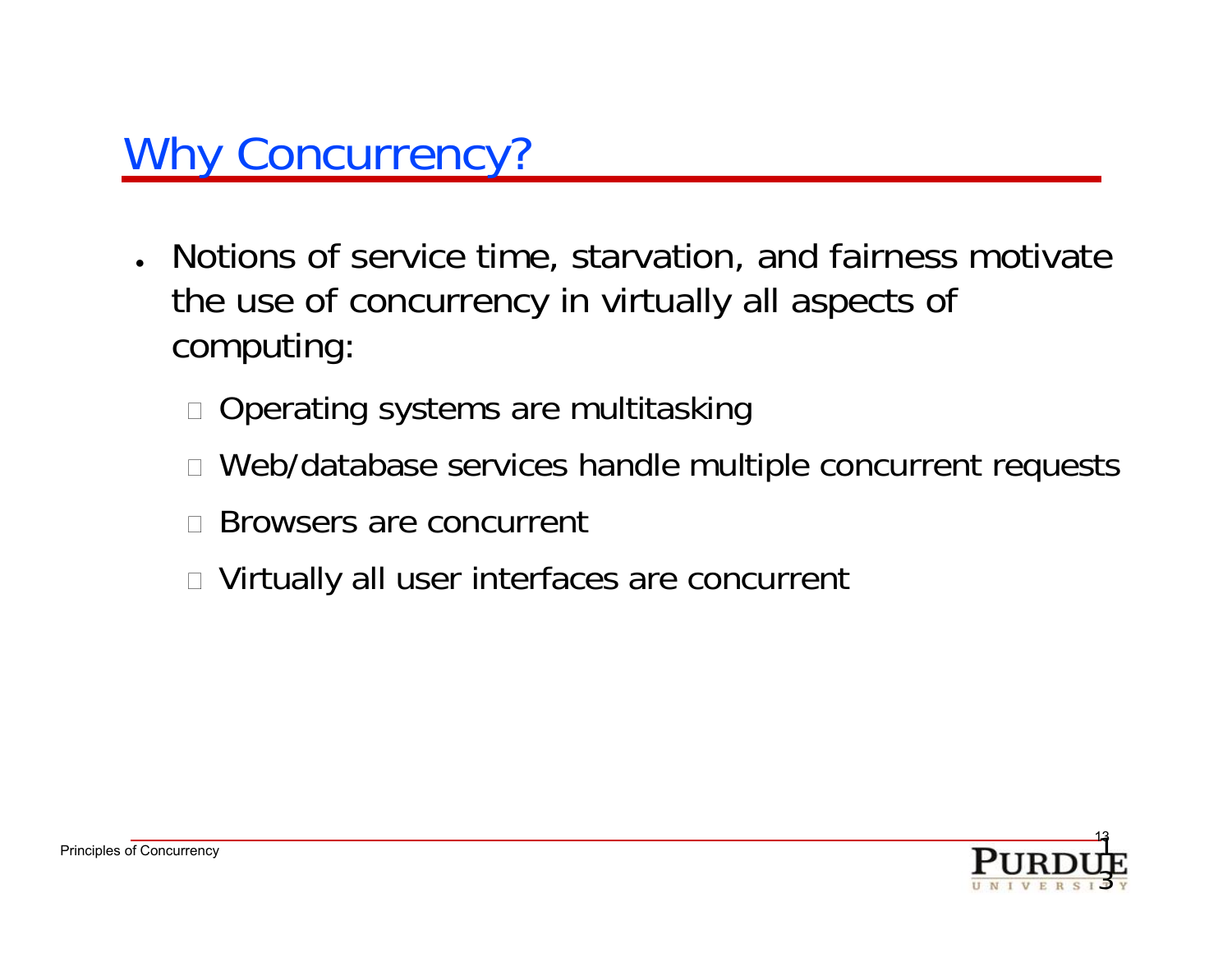

- In a parallel context, the motivations for concurrency are more obvious:
	- $\Box$  Concurrency + parallel execution = performance

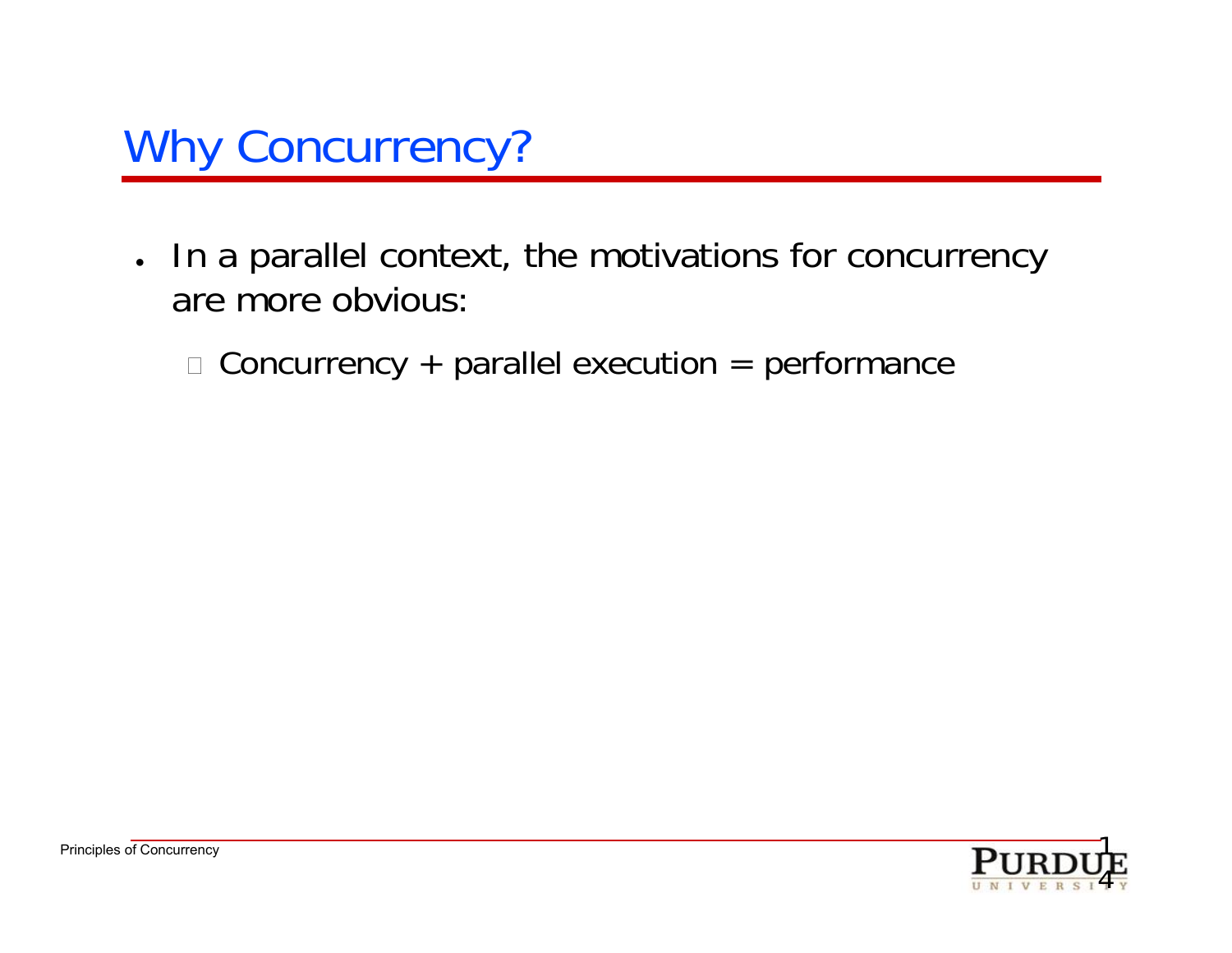- Traditionally, the *execution of concurrent tasks on* platforms capable of executing more than one task at a time is referred to as "parallelism"
- Parallelism integrates elements of execution -and associated overheads
- For this reason, we typically examine the correctness of concurrent programs and performance of parallel programs.

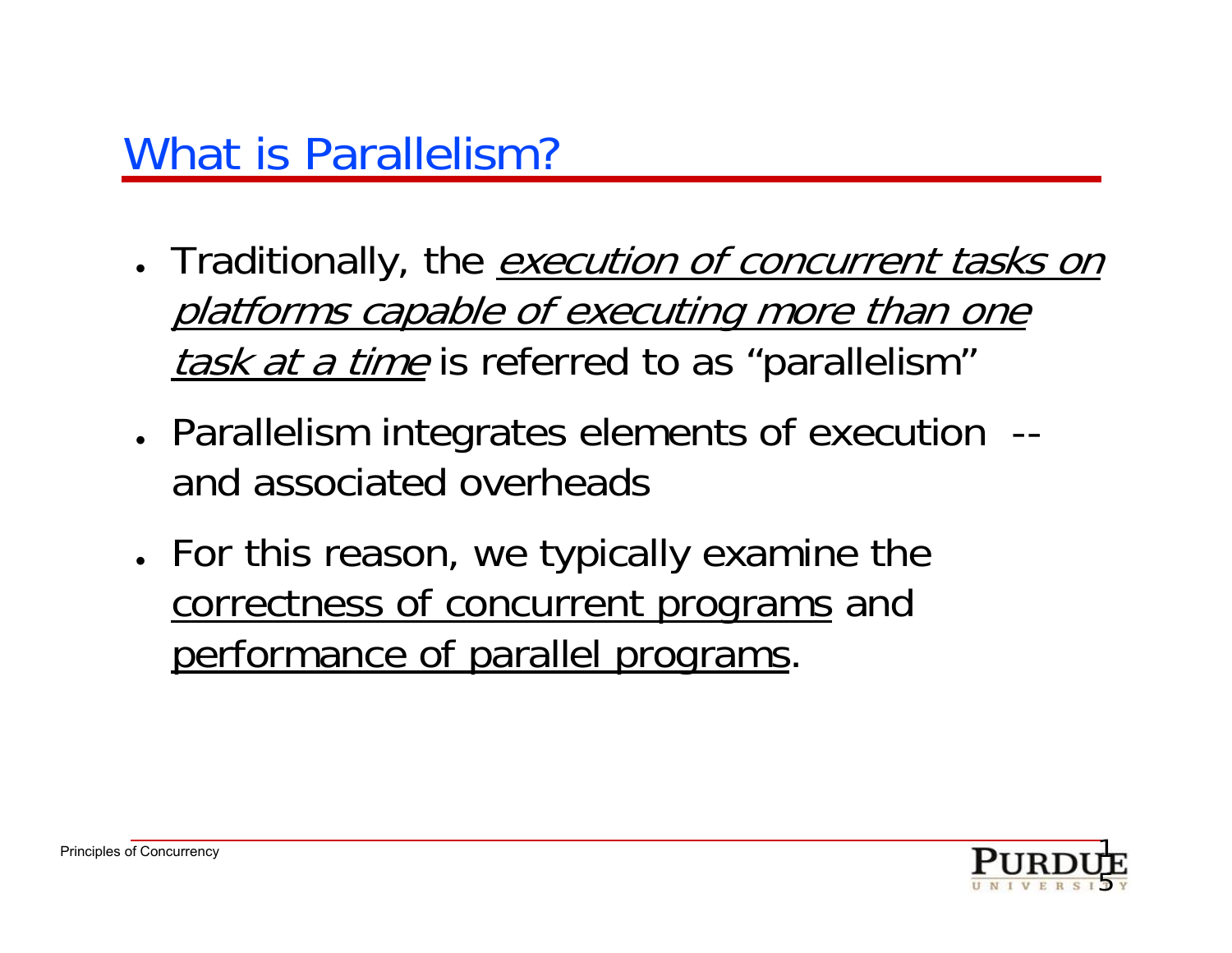- We can broadly view the resources of a computer to include the processor, the data-path, the memory subsystem, the disk, and the network.
- Contrary to popular belief, each of these resources represents a major bottleneck.
- $\Box$  Parallelism alleviates all of these bottlenecks

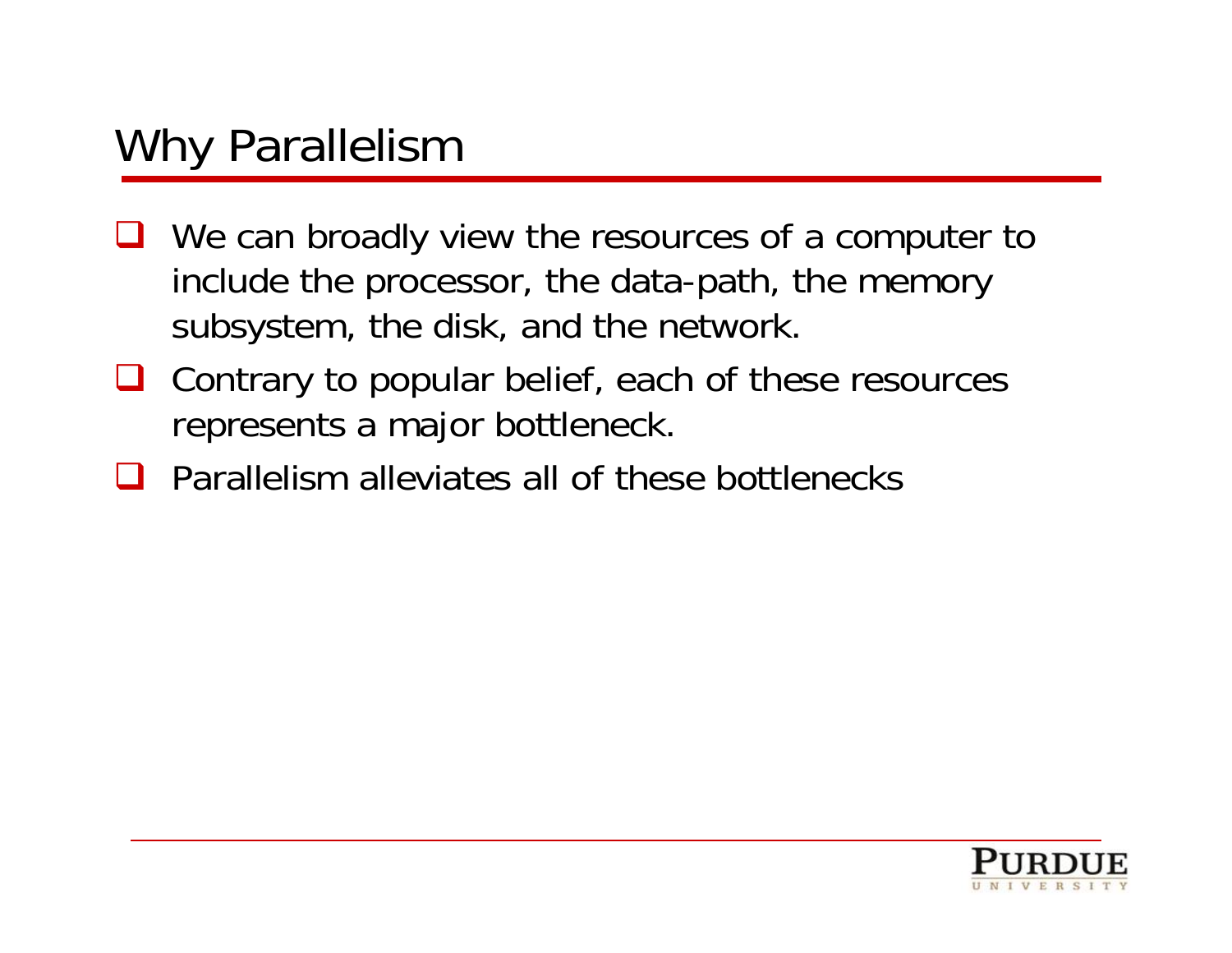#### $\Box$ Parallelizing disks

- $\rightarrow$  I/O (disks) represent major bottlenecks in terms of their bandwidth and latency
- $\rightarrow$  Parallelism enables us to extract data from multiple disks at the same time, effectively scaling the throughput of the I/O subsystem
	- ◆ An excellent example is the large server farms (several thousand computers) that ISPs maintain for serving content (html, movies, music, mail).

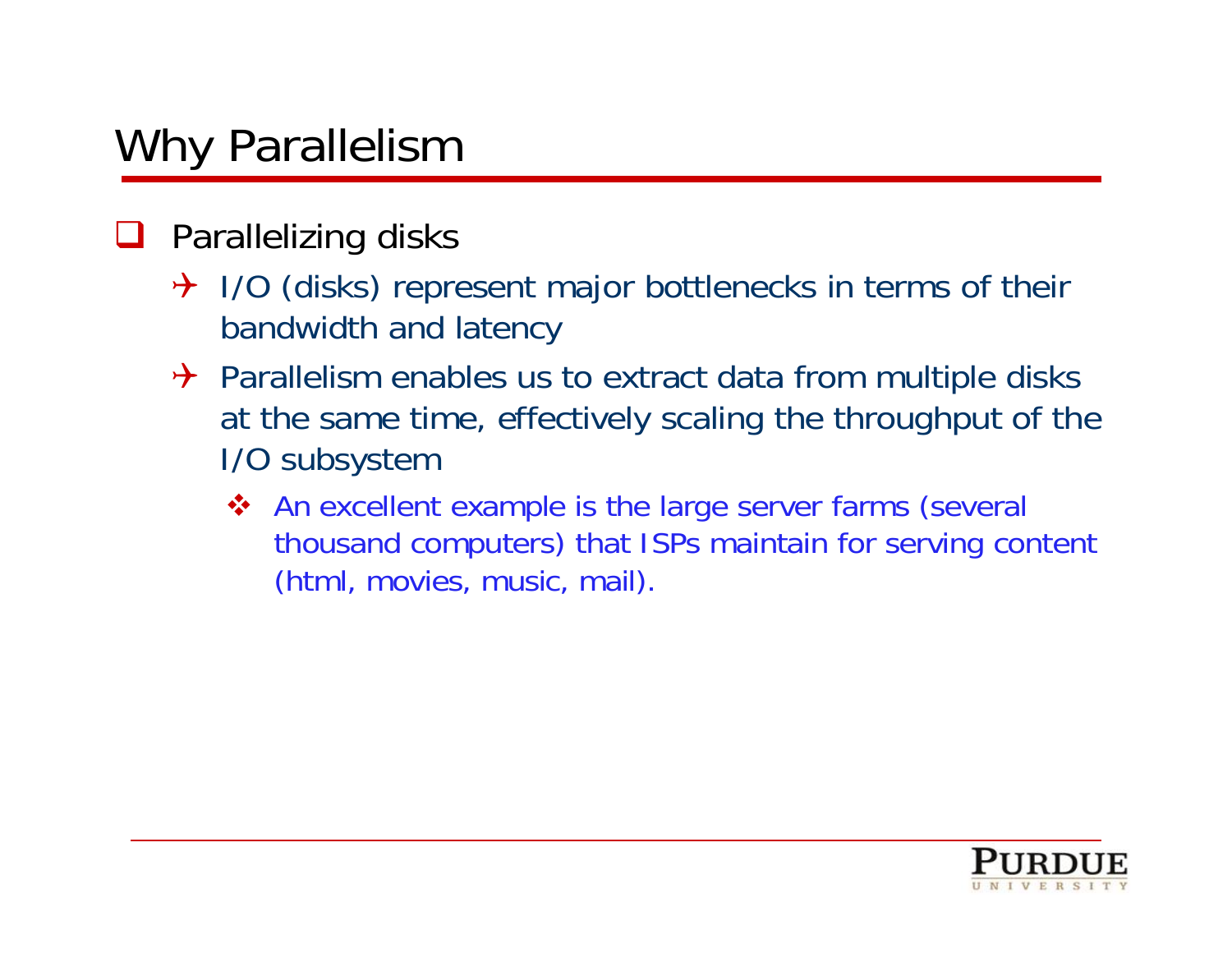- $\Box$  Most programs are memory bound – i.e., they operate at a small fraction of peak CPU performance (10 – 20%)
- $\Box$  They are, for the most part, waiting for data to come from the memory.
- $\Box$  Parallelism provides multiple pathways to memory  $$ effectively scaling memory throughput as well!

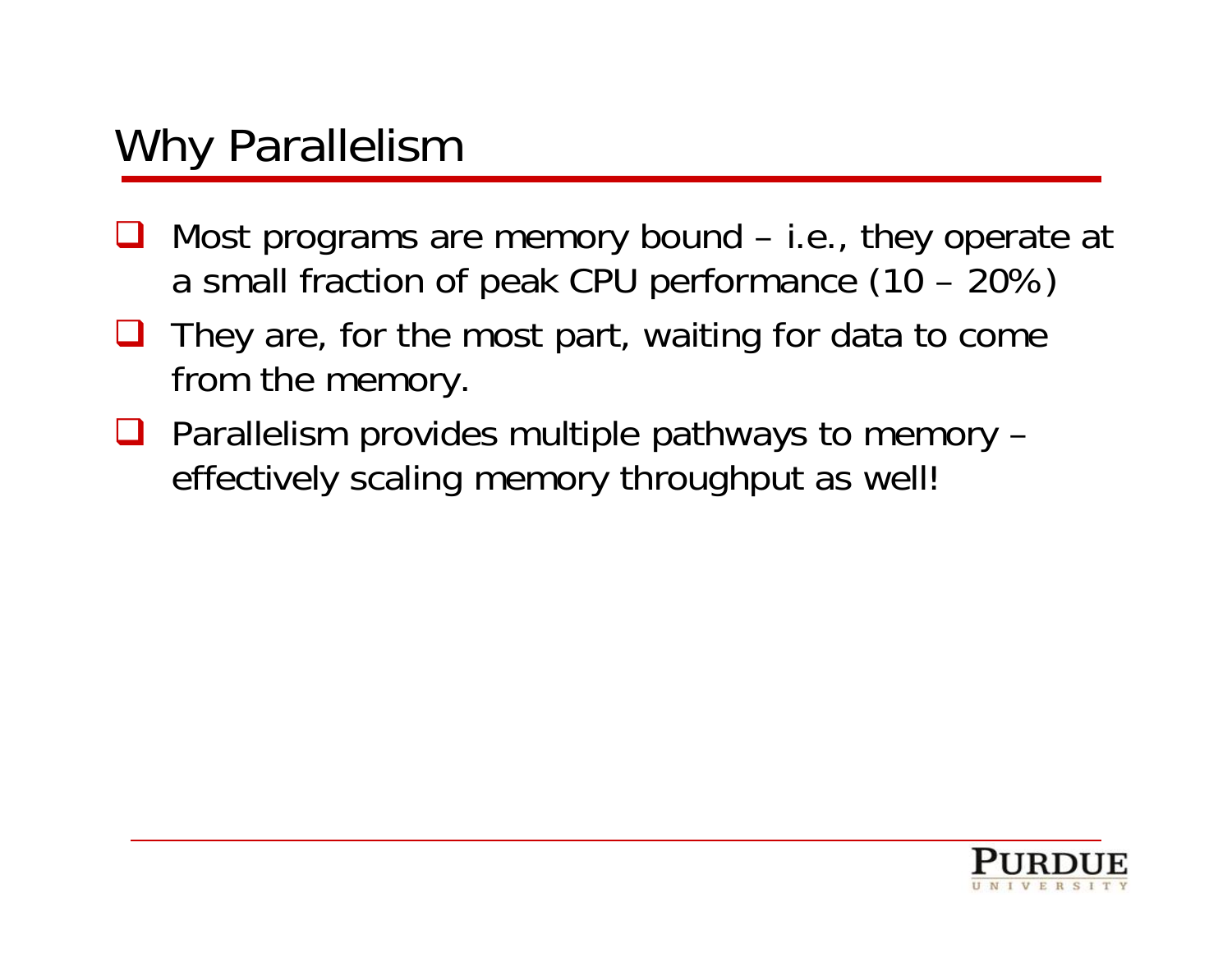- $\Box$ The processor itself is the most obvious bottleneck.
- $\Box$  Moore's law states that the component count on a die doubles every 18 months.
- $\sqcup$  Contrary to popular belief, Moore's law says nothing about processor speed.
- What does one do with all of the available "components" on the die?

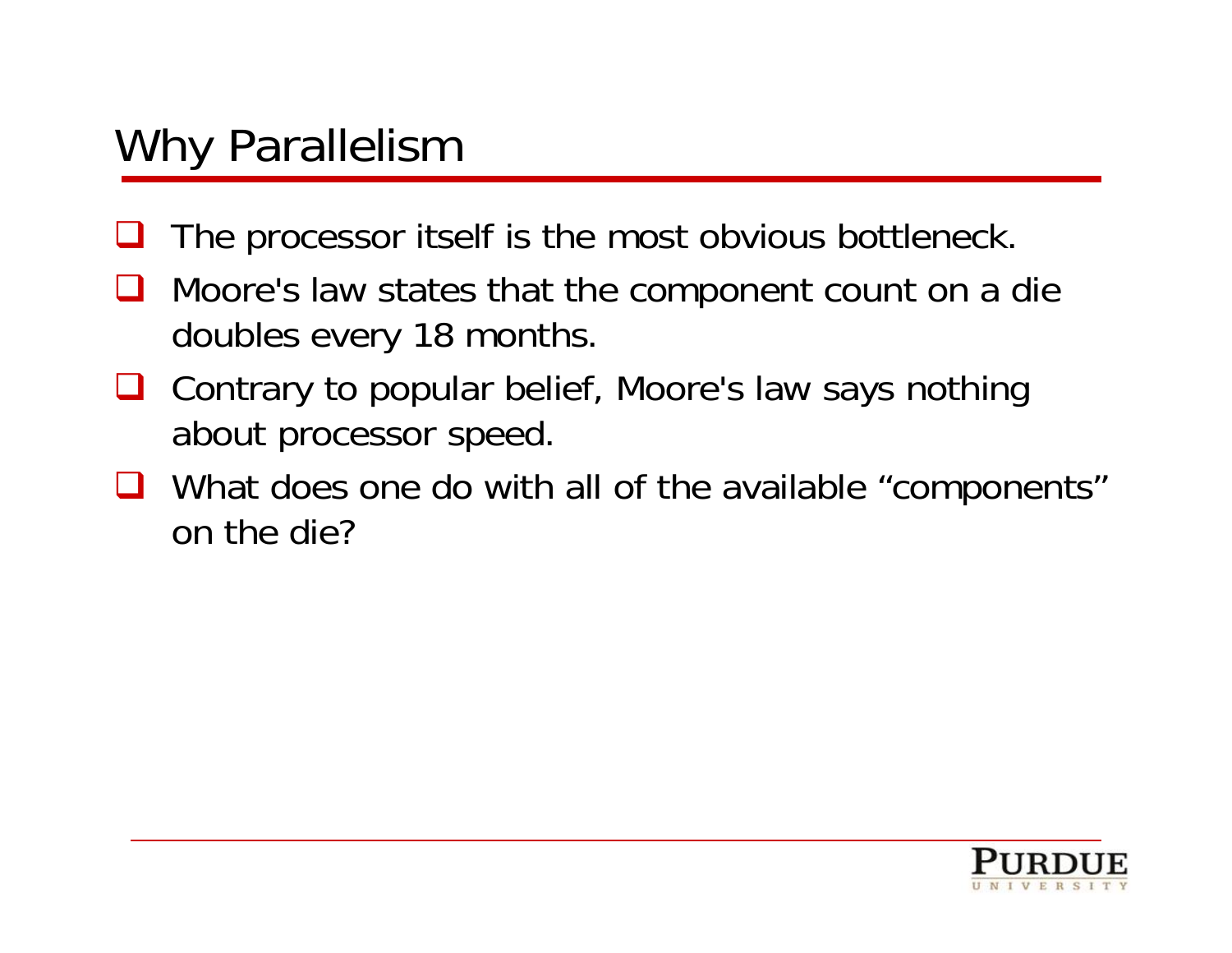# Parallelism in Processors

- $\Box$  The primary motivation for multicore processors, contrary to belief is not speed, it is power.
- $\sqcup$  Power consumption scales quadratically in supply voltage.
- Reduce voltage, simplify cores, and have more of them this is the philosophy of multicore processors